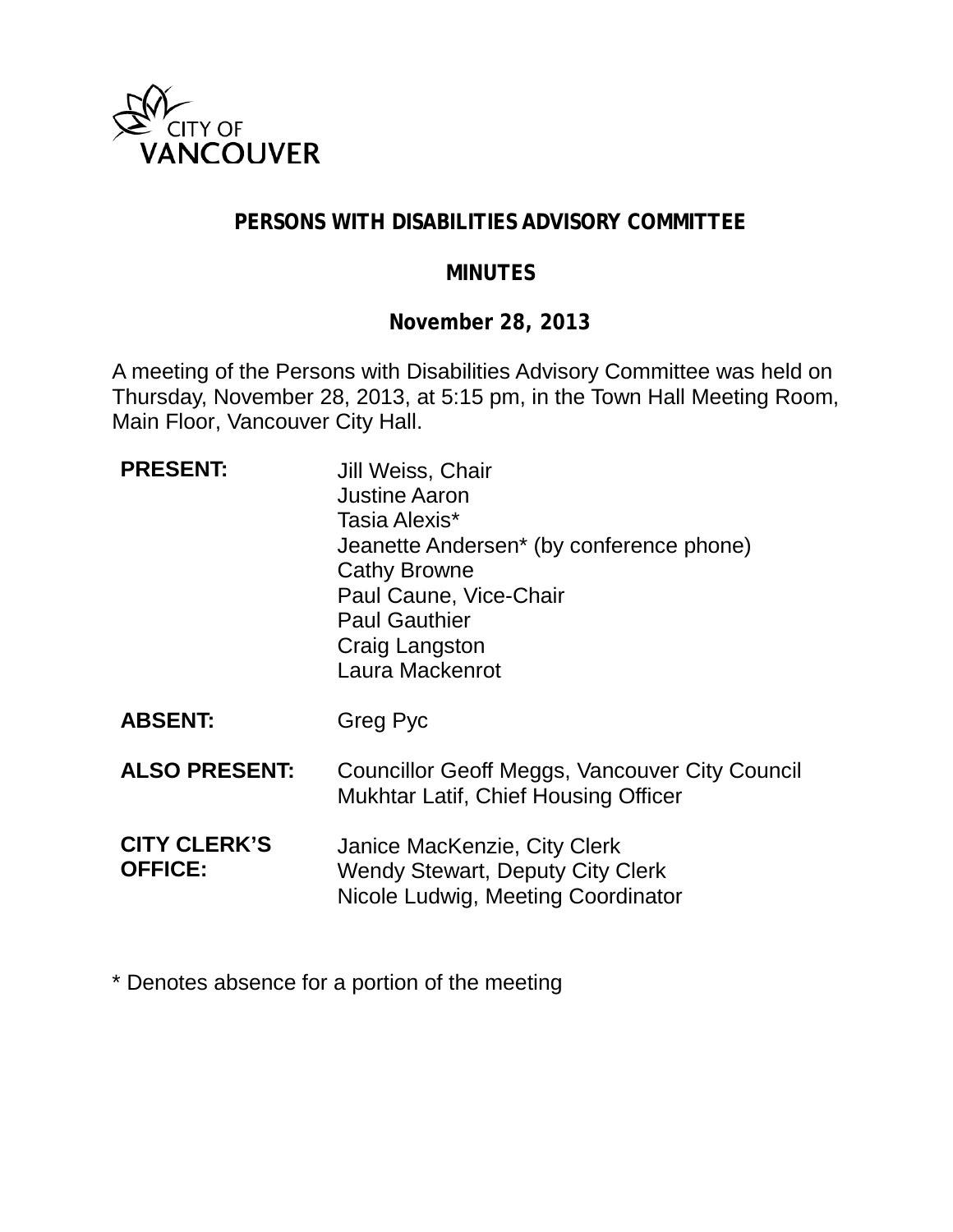#### **Approval of Minutes**

MOVED by Paul Caune SECONDED by Cathy Brown

> THAT the minutes of the October 24, 2013, Persons with Disabilities Advisory Committee meeting be approved.

CARRIED UNANIMOUSLY (Tasia Alexis and Jeanette Andersen absent for the vote)

\* \* \* \* \*

*MOVED by Cathy Browne SECONDED by Paul Caune*

*THAT the agenda be varied as follows:*

*THAT "A Blessing and Centering" by the Co-Chair of the Urban Aboriginal Peoples' Advisory Committee be conducted prior to Item 1;*

*FURTHER THAT Item 2 be subdivided as follows:*

- *a. Presentation on the joint proposal for the Pearson Lands redevelopment from the Pearson Residents Redevelopment Group, Members of the Persons with Disabilities Advisory Committee, and the BC Coalition of People with Disabilities.*
- *b. Presentation by and discussion with Vancouver Coastal Health on the Pearson Lands redevelopment.*
- *c. Discussion and recommendations from the Persons with Disabilities Advisory Committee on the Pearson Lands Redevelopment.*

*CARRIED UNANIMOUSLY AND BY THE REQUIRED MAJORITY (Tasia Alexis and Jeanette Andersen absent for the vote)*

*Note: Since the Co-Chair of the Urban Aboriginal Peoples' Advisory Committee was not present, the Committee proceeded with the business as set out on the agenda, with the changes to Item 2 as noted above.*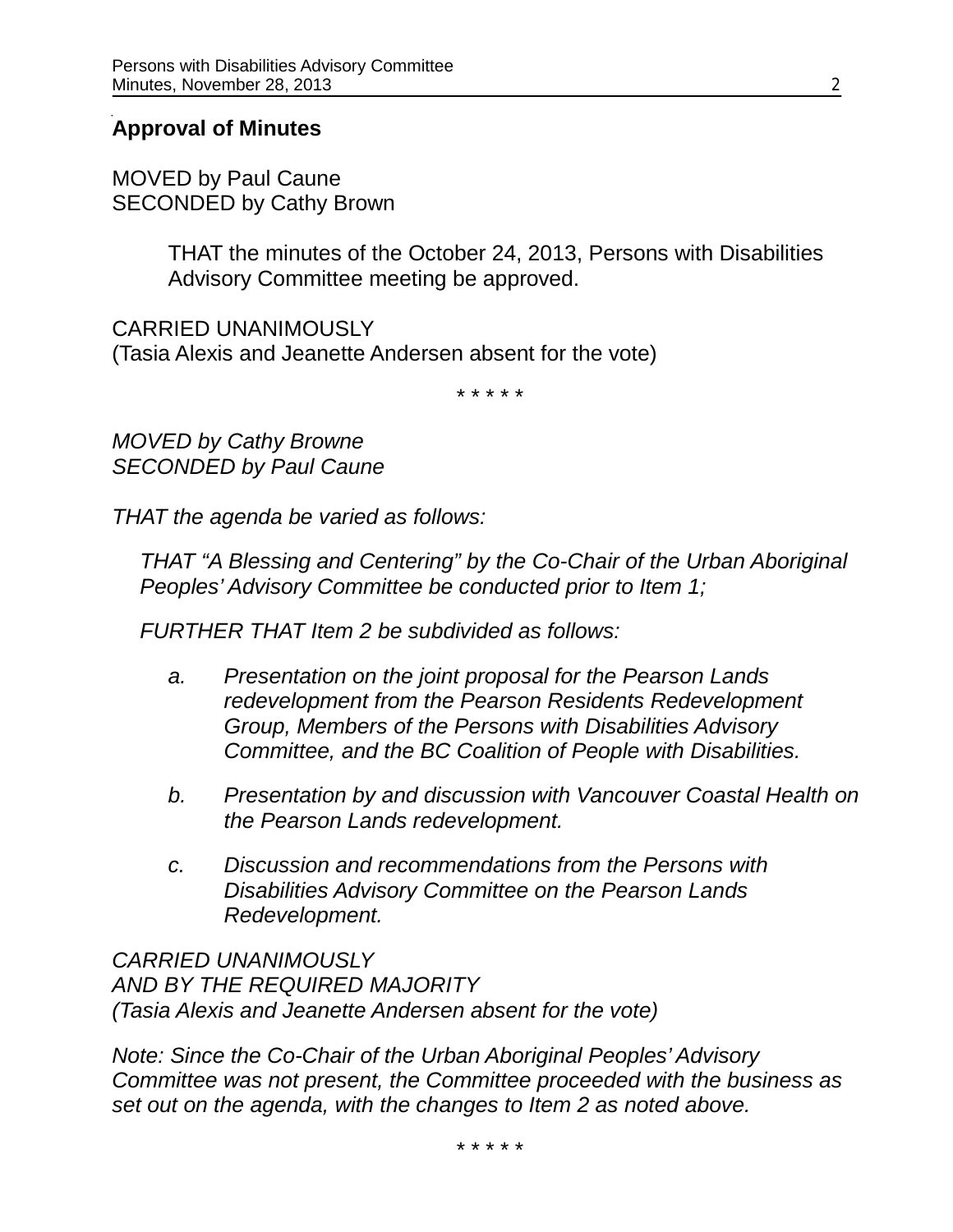# **1. Planning Process Overview**

Staff from Planning and Development Services reviewed the memo dated November 22, 2013, from the General Manager of Planning and Development, entitled, "Pearson Dogwood: Policy Statement and Planning Process" and responded to questions

In discussion it was generally agreed that supports for seniors and people with disabilities need to be considered in the proposed housing at the Pearson-Dogwood redevelopment.

# **2. Pearson-Dogwood Policy Statement**

*a. A Proposal for Housing and Support for the Pearson Redevelopment*

Paul Gauthier, representatives from the Pearson Residents Redevelopment Group, and the BC Coalition of People with Disabilities provided an overview of the document entitled, "A Proposal for Housing and Support for the Pearson Redevelopment", and responded to questions.

The City Clerk clarified the process for advisory committees to make recommendations to Council.

# *b. Presentation from Vancouver Coastal Health*

Staff from Vancouver Coastal Health (VCH) provided a brief overview and distributed responses to questions sent to them by the Committee earlier in the week (*on file).* VCH staff acknowledged the need for more consultation and suggested a facilitated discussion to help fill in gaps and define guiding principles and best practices. They also noted there are many systemic limitations which constrain the changes that can be made.

VCH staff responded to additional questions and explained the annual operating cost of Pearson is approximately \$12 million, and noted that those funds are be used to provide support for the current Pearson residents, that people are still being admitted to Pearson, and that the Pearson residents have rejected the current VCH redevelopment proposal.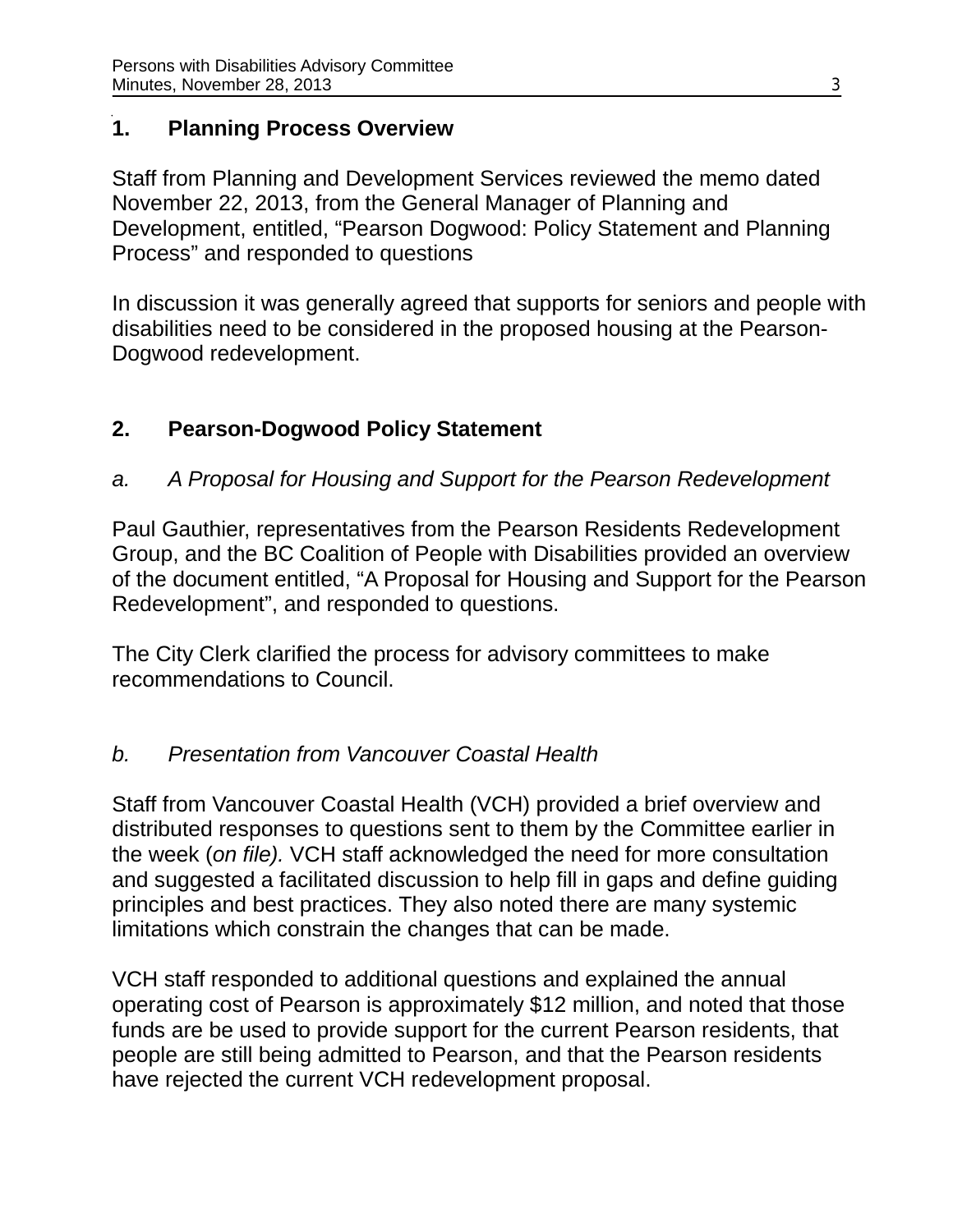During discussion, concerns were expressed regarding with the current VCH proposal, that people are still being admitted to Pearson, and that VCH had not acted in good faith during the consultation process.

\* \* \* \* \*

*The Committee recessed at 7:06 pm and reconvened at 7:20 pm.*

*\* \* \* \* \**

- *c. Committee Discussion and Recommendations*
- *i. Request for Financial Information from Vancouver Coastal Health Authority*

MOVED by Tasia Alexis SECONDED by Laura Mackenrot

- A. THAT the Persons with Disabilities Advisory Committee request Vancouver Coastal Health provide a detailed cost breakdown of the current funding for Pearson Centre.
- B. THAT the Persons with Disabilities Advisory Committee request Vancouver Coastal Health provide information on the funding from the closure of Pearson Centre, specifically:
	- What is the funding commitment to Pearson residents from the current approximate \$12 million available for Pearson Centre?
	- How long will the funding to residents last?
	- Is the funding attached to individuals or attached to housing?
	- Will the funding envelope increase if the number of people needing it increases?
	- What will happen to the funding when a recipient passes away?

CARRIED UNANIMOUSLY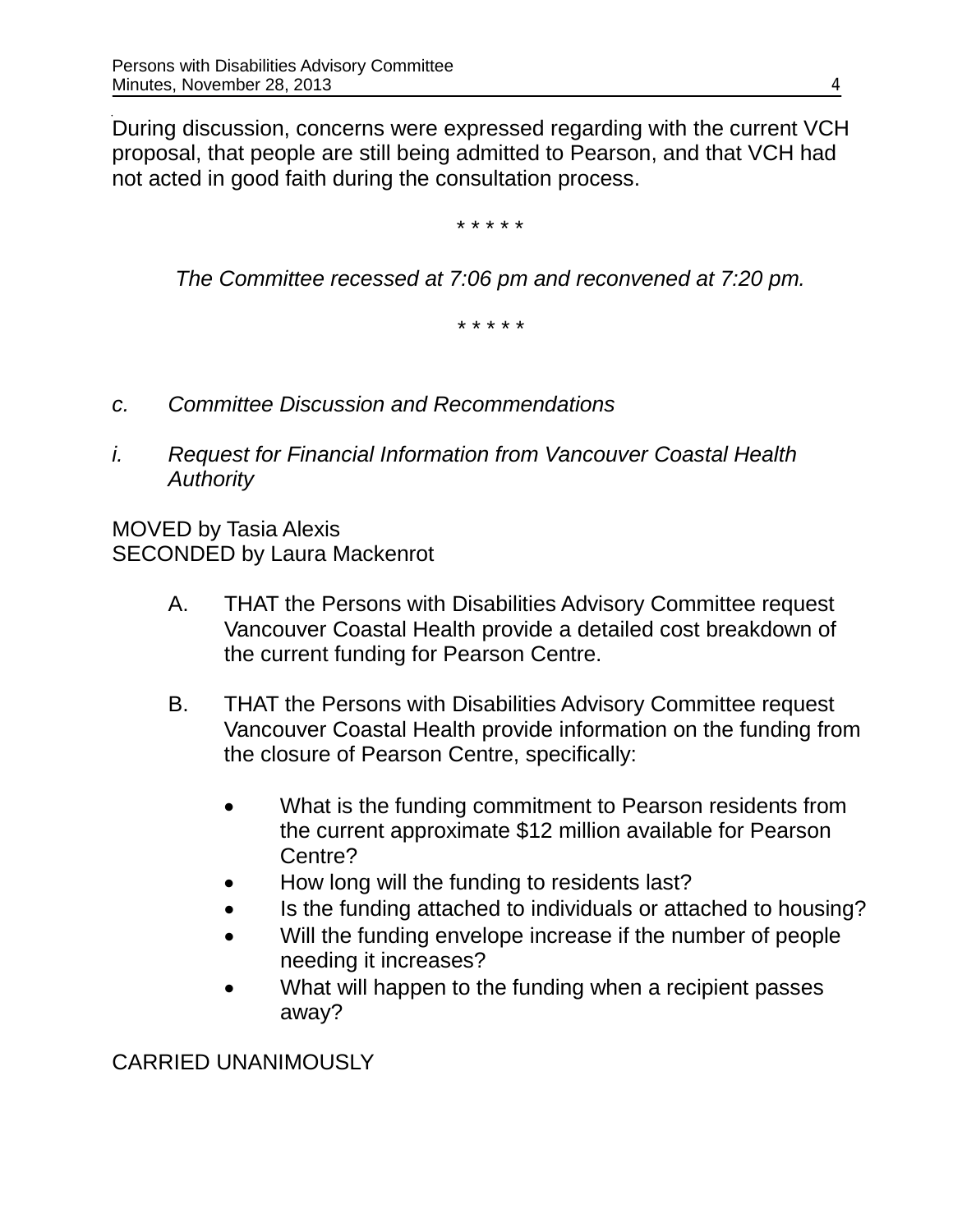# *ii. Global Best Practices: Housing and Support for People with Disabilities*

MOVED by Paul Caune SECONDED by Craig Langston

#### WHEREAS:

- 1. The Persons with Disabilities Advisory Committee has gathered over 500 research papers and policy documents on global best practices for housing and support for people with disabilities.
- 2. The Persons with Disabilities Advisory Committee has prepared a document dated November 27, 2013, entitled, "Summary of Global best Practices: Housing and Support for Persons with Disabilities," which is based on global research, international agreements and recent policy based on global research.

# THEREFORE BE IT RESOLVED

- A. THAT the Persons with Disabilities Advisory Committee approves the document dated November 27, 2013, entitled, "Summary of Global Best Practices: Housing and Support for Persons with Disabilities", as presented at the November 28, 2013, Persons with Disabilities Advisory Committee meeting.
- B. THAT the Persons with Disabilities Advisory Committee advises Vancouver City Council that it should ensure the global best practices described in the document dated November 27, 2013, entitled, "Summary of Global Best Practices: Housing and Support for Persons with Disabilities" are adhered to in the Pearson Centre redevelopment.

CARRIED UNANIMOUSLY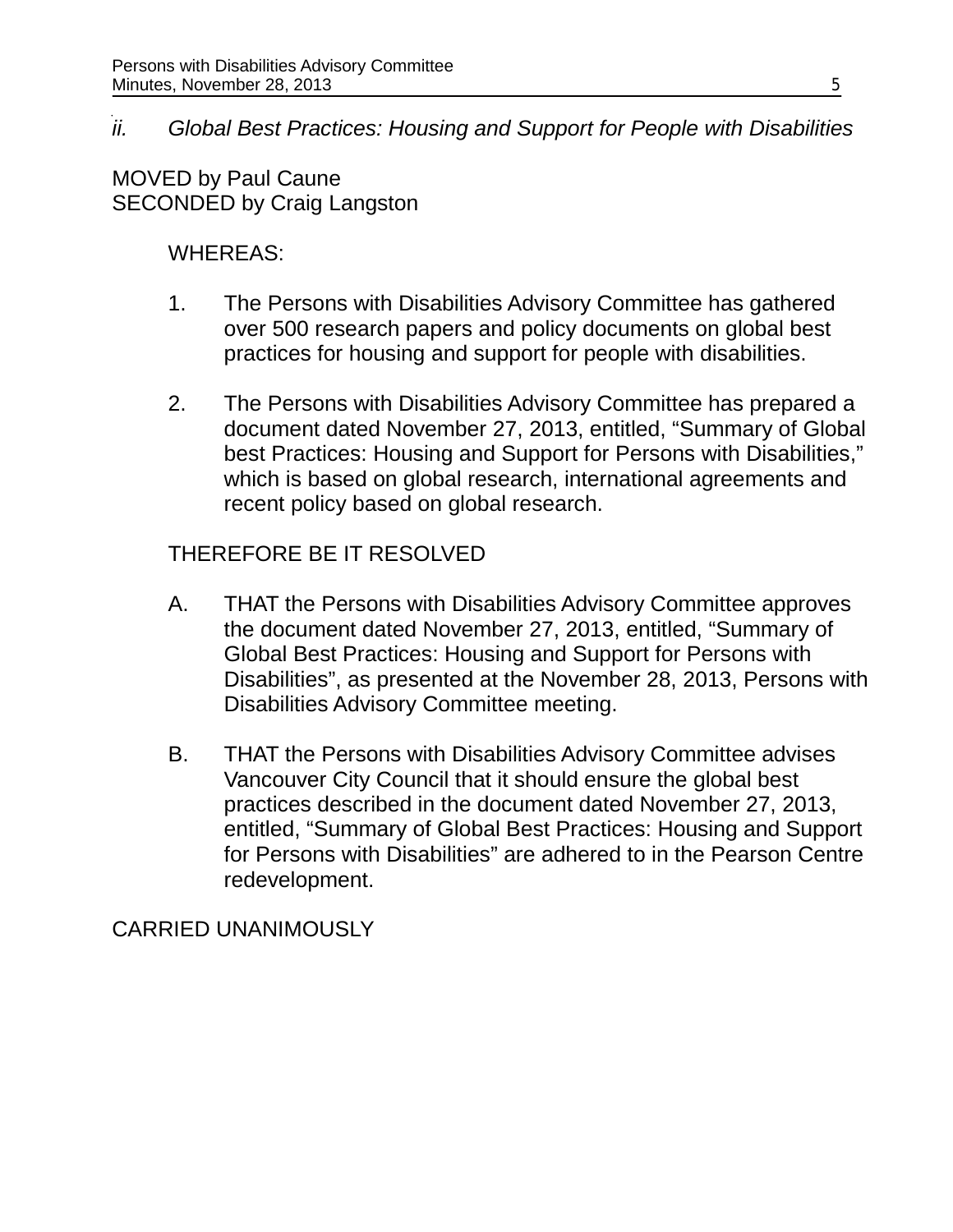*ii. A Proposal for Housing and Support for the Pearson Lands Redevelopment*

MOVED by Paul Gauthier SECONDED by Cathy Browne

#### WHEREAS

- 1. The mandate of the Persons with Disabilities Advisory Committee states that the Committee suggest "solutions to identified gaps and barriers that impede persons with disabilities from fully participating in all aspects of city life."
- 2. The terms of reference of the Persons with Disabilities Advisory Committee state that the Committee provide input to City Council and staff about issues of concern, including matters that require action by the City.
- 3. The current Vancouver Coastal Health (VCH)/Lower Mainland Facilities Management (LMFM) proposal for the Pearson Centre redevelopment does not reflect global best practices and is in direct violation of the United Nations Convention on the Rights on Persons with Disabilities.
- 4. The current VCH/LMFM proposal for housing and support is a barrier that prevents persons with disabilities from fully participating in city life.
- 5. The housing and support model endorsed by the Pearson Residents Redevelopment Group and BC Coalition of People with Disabilities, described in the document entitled, "A Proposal for Housing and Support for the Pearson Redevelopment", is an excellent and effective solution to this barrier.
- 6. The housing and support proposal noted in 5, above:
	- Includes:
		- i. Two excellent independent individual living options that reflect global best practices and which are taken from Vancouver Coastal Health's original housing continuum.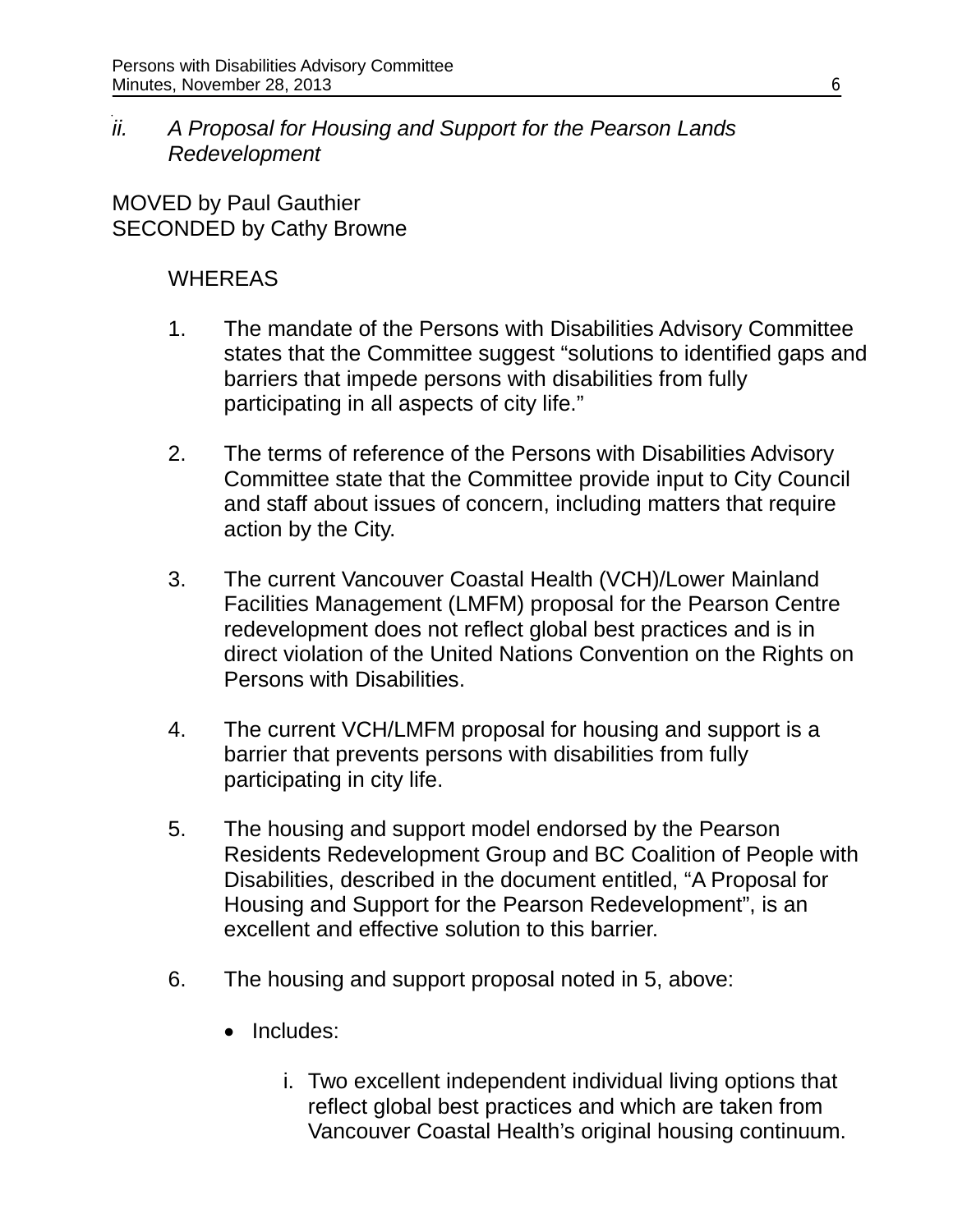- ii. A proven group living option, the Greenhouse, which is documented to provide higher quality of life, better health outcomes, and higher resident, staff and family satisfaction than institutions.
- Reflects the expertise and was developed collaboratively by the Pearson Residents Redevelopment Group, members of the City of Vancouver Persons with Disabilities Advisory Committee, and the BC Coalition of People with Disabilities; and is endorsed by other disability groups including Spinal Cord Injury BC, the Cerebral Palsy Association, Neil Squire Society, the Muscular Dystrophy Association and the Ataxia Society.
- Incorporates global best practices, is consistent with the principles of the United Nations Convention on the Rights of Persons with Disabilities, meets the needs of current Pearson residents and provides current and future persons with disabilities with the essential support to fully participate in city life.
- Provides essential support for persons with disabilities while at the same time preserving their autonomy and rights.

# THEREFORE BE IT RESOLVED

- A. THAT the Persons with Disabilities Advisory Committee endorses the proposal for Housing and support described in the document entitled "A Proposal for Housing and Support for the Pearson Redevelopment", and recommends that Vancouver Coastal Health adopt it as their sole model for housing and support for persons with disabilities on the Pearson Centre redevelopment.
- B. THAT the Persons with Disabilities Advisory Committee will develop and add a fourth housing and support option for small group living to the ones already described in the document "A Proposal for Housing and Support for the Pearson Redevelopment".

FURTHER THAT the Persons with Disability Advisory Committee requests the team that prepared the original proposal described in the above-noted document, to develop the details of a fourth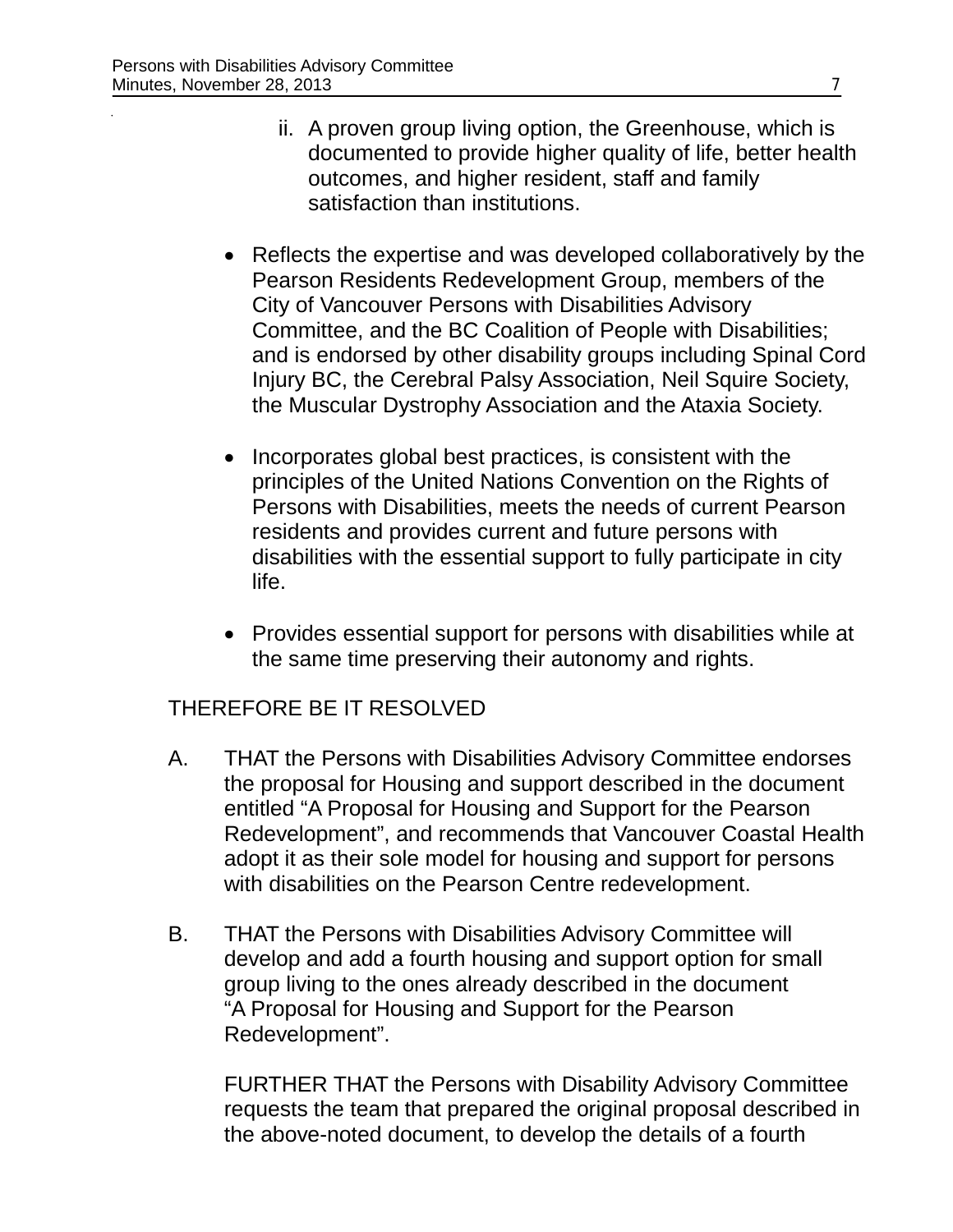option for small group living, to be presented to the Committee for approval.

CARRIED (Paul Caune opposed)

*iii. Vancouver Coastal Health Proposal for the Pearson Lands Redevelopment Does Not Reflect Global Best Practices in Housing and Support for People with Disabilities*

MOVED by Paul Caune SECONDED by Justine Aaron

#### **WHEREAS**

- 1. On April 23, 2013, Vancouver City Council unanimously approved a motion requiring assurances that the mix of health care services, facilities and residential options for people with disabilities resulting from the Pearson Lands redevelopment reflects global best practices and full consultation.
- 2. The confinement of persons with disabilities in institutions has been shown to result in poorer quality of life and deterioration of a person's skills.
- 3. The confinement of persons with disabilities in institutions is a violation of the United Nations Convention on the Rights of Persons with Disabilities.
- 4. There is consistent international evidence that independent community living is best practice and that institutionalization is worst practice.
- 5. There is substantial documentation of abuse in institutions in British Columbia, Canada and the rest of the world.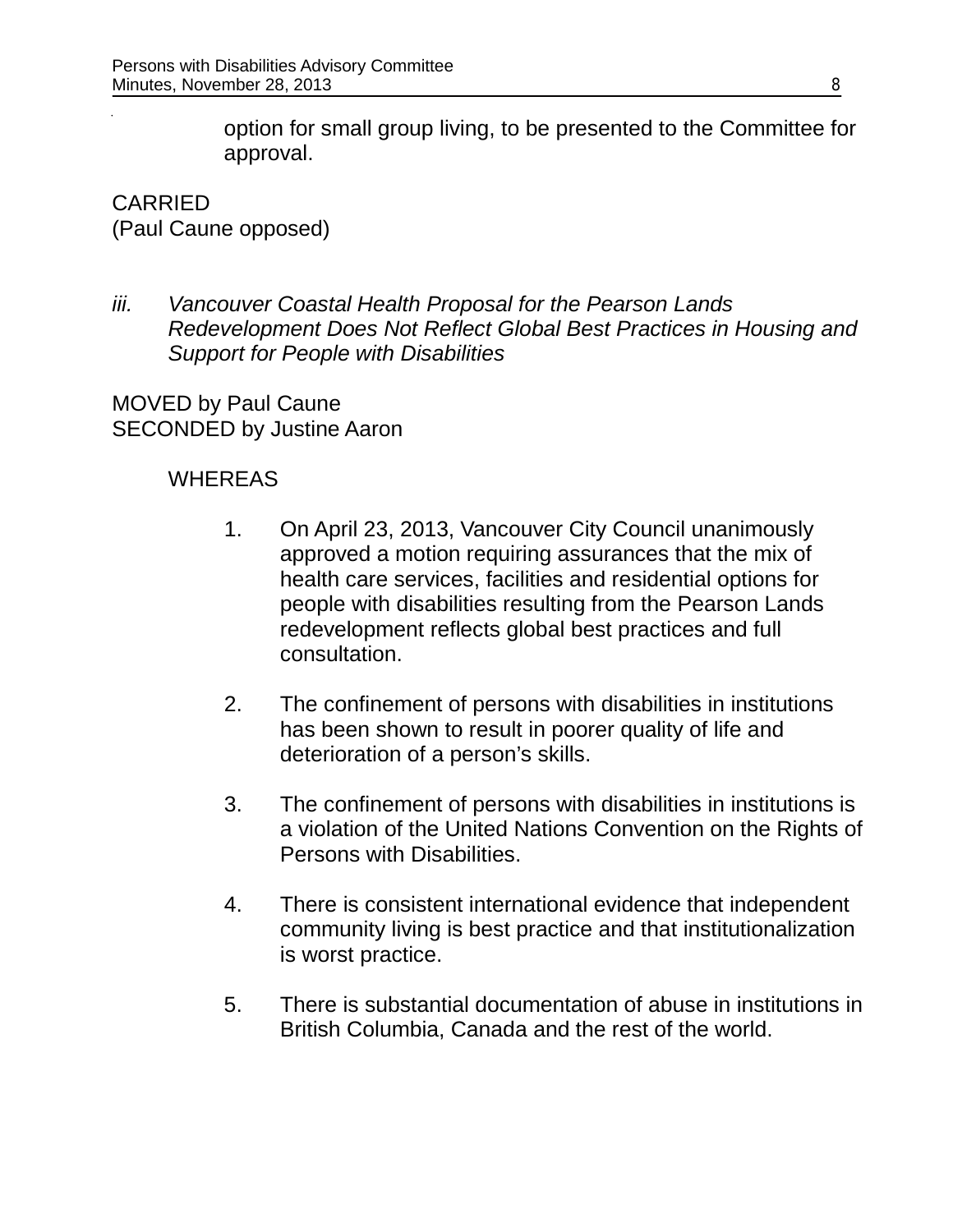# THEREFORE BE IT RESOLVED

THAT the Persons with Disabilities Advisory Committee advises Vancouver City Council that the current Vancouver Coastal Health/Lower Mainland Facilities Management proposal for the Pearson Centre redevelopment does not meet global best practices, is a barrier to the participation of persons with disabilities in city life, and has been shown by research to result in poorer quality of life.

FURTHER THAT the Persons with Disabilities Advisory Committee recommends Council not approve the current Vancouver Coastal Health/Lower Mainland Facilities Management proposal for the Pearson Centre redevelopment.

# CARRIED UNANIMOUSLY

*iv. Pearson Lands Policy Statement*

MOVED by Paul Gauthier SECONDED by Craig Langston

> WHEREAS the excerpts from the preliminary draft policy statement for the Pearson Lands, included in the memo dated November 22, 2013, from the General Manager of Planning and Development, describe institutions and facility housing and supports which:

- Violate the United Nations Convention on the Rights of Persons with Disabilities by confining persons with disabilities to institutions;
- Do not meet the global best practice of independent community living to persons with disabilities;
- Uses an institutional model that has been shown internationally and provincially to cause harm and abuse to residents.

THEREFORE BE IT RESOLVED THAT the Persons with Disabilities Advisory Committee recommends Vancouver City Council approve a policy document for the Pearson Lands redevelopment only if it includes commitment by Vancouver Coastal Health to implement the housing and support options described in the document entitled "A Proposal for Housing and Support for the Pearson Redevelopment" and not to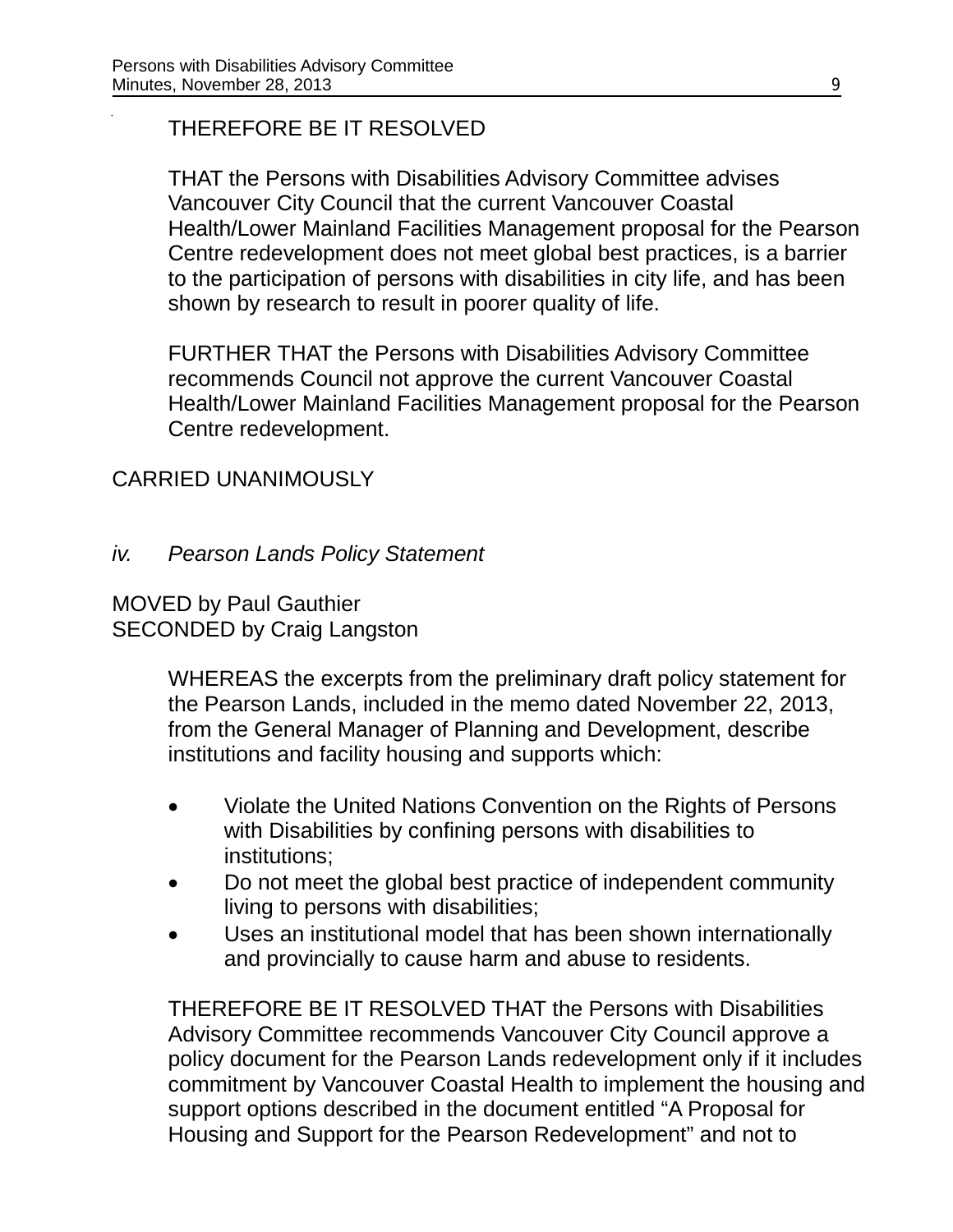construct or utilize any institution or facility for persons with disabilities on the Pearson/Dogwood site.

CARRIED (Paul Caune opposed)

# *v. Need for Detailed Plans in the Pearson Lands Policy Statement*

MOVED by Paul Gauthier SECONDED by Craig Langston

# WHEREAS

- 1. On April 23, 2013, Vancouver City Council unanimously passed a motion requiring assurances that the mix of health care services, facilities and residential options for people with disabilities resulting from the redevelopment reflects global best practices and full consultation.
- 2. Thorough detailed planning is an essential best practice emphasized in all of the recent global guidance on successful transition from institutions to independent community living.
- 3. The terms of reference of the Persons with Disabilities Advisory Committee states that the Committee provide input to City Council and staff about issues of concern, including matters that require action by the City.

THEREFORE BE IT RESOLVED THAT the Persons with Disabilities Advisory Committee recommends Council ensure that any policy statement for the Pearson Lands redevelopment includes a binding, detailed plan for best practices for housing and support for Persons with Disabilities.

# CARRIED UNANIMOUSLY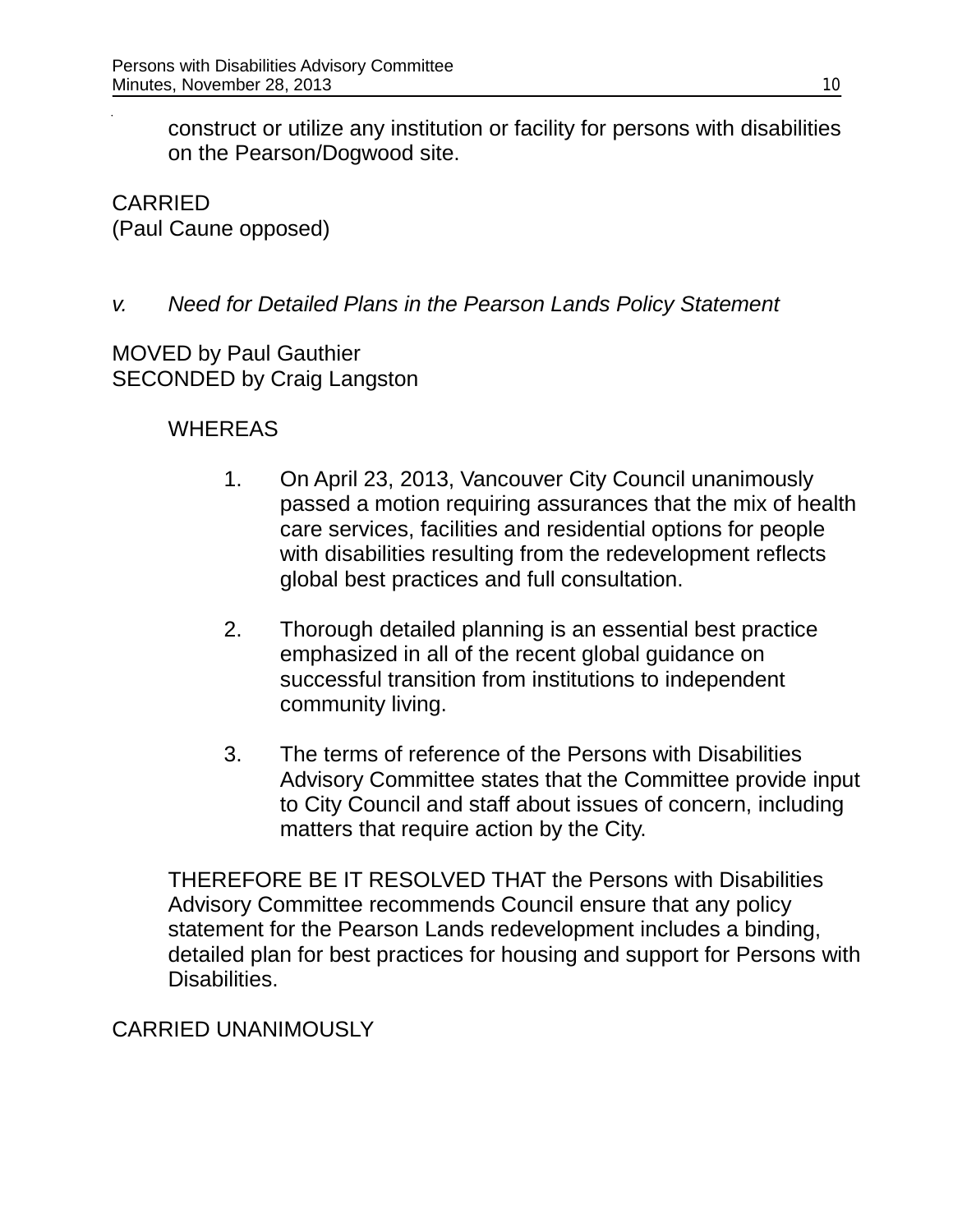#### *vi. Full Consultation on the Pearson Lands Redevelopment*

MOVED by Paul Caune SECONDED by Cathy Browne

# WHEREAS

- 1. On April 23, 2013, Vancouver City Council unanimously approved a motion requiring assurances that the mix of health care services, facilities and residential options for people with disabilities resulting from the Pearson Lands redevelopment reflects global best practices and full consultation.
- 2. Vancouver Coastal Health has not conducted their consultation in good faith and has provided misinformation and inaccurate information to people and groups participating in the consultation for the Pearson Lands redevelopment.

THEREFORE BE IT RESOLVED THAT the Persons with Disabilities Advisory Committee advises Council that the Vancouver Coastal Health consultation regarding the Pearson Lands redevelopment with the Committee, other disability groups and with the general public has not been in good faith and has not been a full consultation.

# CARRIED UNANIMOUSLY

Following discussion and decision on the motions above, Councillor Meggs provided clarification on the type of advice Council expects from advisory committees, and reminded members they are the ones chosen by Council to provide advice to the City. He also described other ways how external groups and experts can best provide information to the Committee. The Committee agreed to discuss meeting practices at a future meeting.